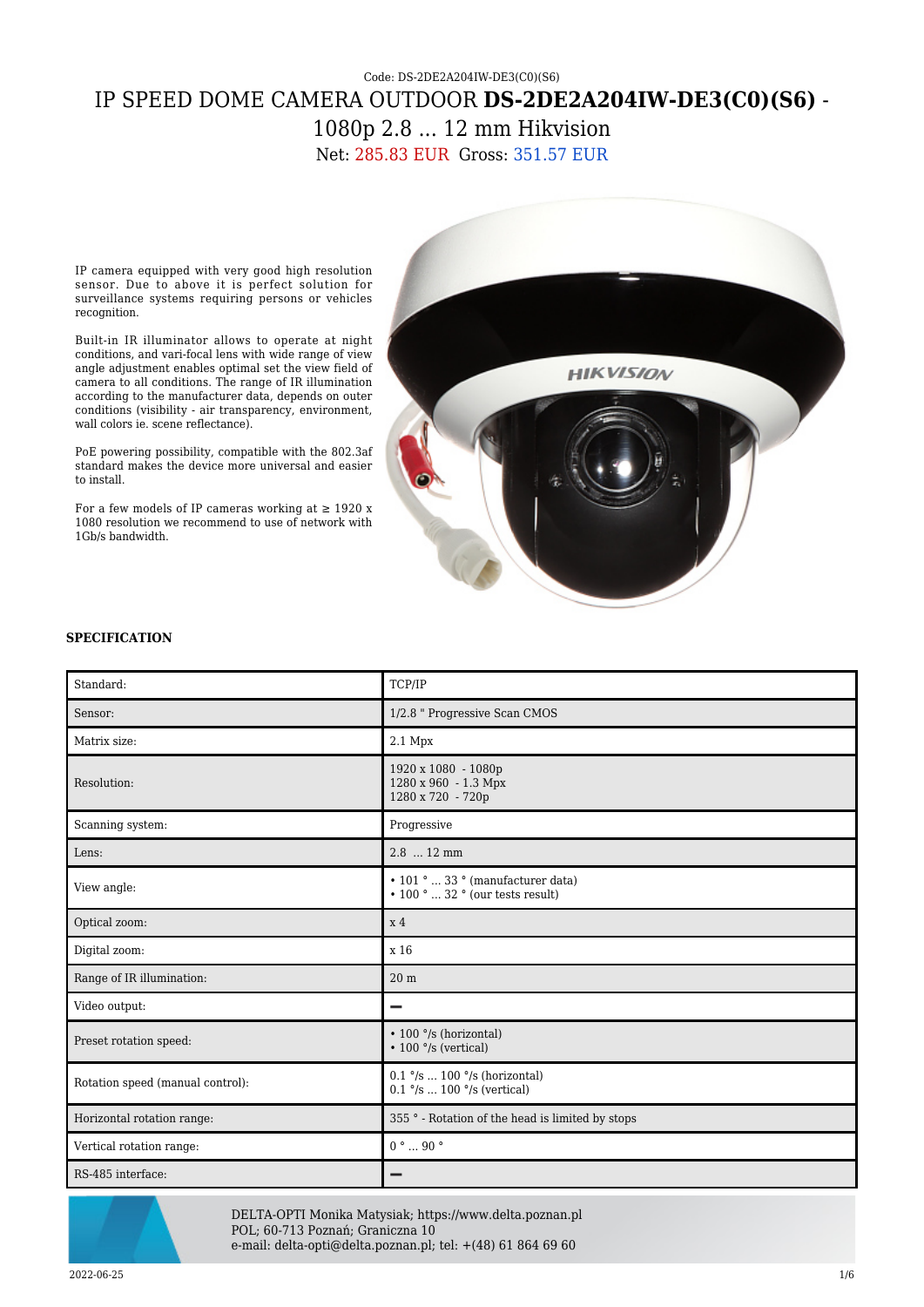| Number of presets:             | 300                                                                                                                                                                                                                                                                                                                                                                                                                                                                                                                                                                                                                                                                                                                                                                                                                                               |  |
|--------------------------------|---------------------------------------------------------------------------------------------------------------------------------------------------------------------------------------------------------------------------------------------------------------------------------------------------------------------------------------------------------------------------------------------------------------------------------------------------------------------------------------------------------------------------------------------------------------------------------------------------------------------------------------------------------------------------------------------------------------------------------------------------------------------------------------------------------------------------------------------------|--|
| Horizontal scan:               |                                                                                                                                                                                                                                                                                                                                                                                                                                                                                                                                                                                                                                                                                                                                                                                                                                                   |  |
| Route settings:                |                                                                                                                                                                                                                                                                                                                                                                                                                                                                                                                                                                                                                                                                                                                                                                                                                                                   |  |
| Image compression method:      | H.265+ H.265 / H.264+ / H.264 / MJPEG                                                                                                                                                                                                                                                                                                                                                                                                                                                                                                                                                                                                                                                                                                                                                                                                             |  |
| Bitrate:                       | 32  16384 kbps                                                                                                                                                                                                                                                                                                                                                                                                                                                                                                                                                                                                                                                                                                                                                                                                                                    |  |
| Alarm inputs / outputs:        | -                                                                                                                                                                                                                                                                                                                                                                                                                                                                                                                                                                                                                                                                                                                                                                                                                                                 |  |
| Audio:                         | • External microphone input<br>• Microphone built-in<br>• Audio output<br>• Audio detection                                                                                                                                                                                                                                                                                                                                                                                                                                                                                                                                                                                                                                                                                                                                                       |  |
| Main stream frame rate:        | 25 fps @ 1080p                                                                                                                                                                                                                                                                                                                                                                                                                                                                                                                                                                                                                                                                                                                                                                                                                                    |  |
| Network interface:             | 10/100 Base-T (RJ-45)                                                                                                                                                                                                                                                                                                                                                                                                                                                                                                                                                                                                                                                                                                                                                                                                                             |  |
| Network protocols:             | IPv4/IPv6, HTTP, HTTPS, IEEE 802.1x, QoS, FTP, SMTP, UPnP, SNMP, DNS, DDNS,<br>NTP, RTSP, RTCP, RTP, TCP/IP, UDP, IGMP, ICMP, DHCP, PPPoE, Bonjour                                                                                                                                                                                                                                                                                                                                                                                                                                                                                                                                                                                                                                                                                                |  |
| <b>WEB</b> Server:             | Built-in, NVR compliance                                                                                                                                                                                                                                                                                                                                                                                                                                                                                                                                                                                                                                                                                                                                                                                                                          |  |
| Max. number of on-line users:  | 20                                                                                                                                                                                                                                                                                                                                                                                                                                                                                                                                                                                                                                                                                                                                                                                                                                                |  |
| ONVIF:                         | 18.12                                                                                                                                                                                                                                                                                                                                                                                                                                                                                                                                                                                                                                                                                                                                                                                                                                             |  |
| Memory card slot:              | Micro SD memory cards up to 256GB support (possible local recording)                                                                                                                                                                                                                                                                                                                                                                                                                                                                                                                                                                                                                                                                                                                                                                              |  |
| Mobile phones support:         | Port no.: 8000 or access by a cloud (P2P)<br>• Android: Free application Hik-Connect<br>· iOS: Free application Hik-Connect                                                                                                                                                                                                                                                                                                                                                                                                                                                                                                                                                                                                                                                                                                                       |  |
| Default admin user / password: | $admin / -$                                                                                                                                                                                                                                                                                                                                                                                                                                                                                                                                                                                                                                                                                                                                                                                                                                       |  |
| Default IP address:            | 192.168.1.64                                                                                                                                                                                                                                                                                                                                                                                                                                                                                                                                                                                                                                                                                                                                                                                                                                      |  |
|                                |                                                                                                                                                                                                                                                                                                                                                                                                                                                                                                                                                                                                                                                                                                                                                                                                                                                   |  |
| Web browser access ports:      | 80                                                                                                                                                                                                                                                                                                                                                                                                                                                                                                                                                                                                                                                                                                                                                                                                                                                |  |
| PC client access ports:        | Port no.: 8000 or access by a cloud (P2P) - iVMS-4200 application                                                                                                                                                                                                                                                                                                                                                                                                                                                                                                                                                                                                                                                                                                                                                                                 |  |
| Mobile client access ports:    | 8000                                                                                                                                                                                                                                                                                                                                                                                                                                                                                                                                                                                                                                                                                                                                                                                                                                              |  |
| Port ONVIF:                    | 80                                                                                                                                                                                                                                                                                                                                                                                                                                                                                                                                                                                                                                                                                                                                                                                                                                                |  |
| <b>RTSP URL:</b>               | • Main stream<br>rtsp://user:password@192.168.1.64:554/Streaming/Channels/101/<br>• Sub stream<br>rtsp://user.password@192.168.1.64.554/Streaming/Channels/102/                                                                                                                                                                                                                                                                                                                                                                                                                                                                                                                                                                                                                                                                                   |  |
| Main features:                 | • WDR - 120 dB - Wide Dynamic Range<br>• EIS - Electronic Image Stabilization<br>• 3D-DNR - Digital Noise Reduction<br>• ROI - improve the quality of selected parts of image<br>• F-DNR (Defog) - Reduction of image noise caused by precipitation<br>• BLC/HLC - Back Light / High Light Compensation<br>• ICR - Movable InfraRed filter<br>• Day/night mode<br>• Mirror - Mirror image<br>• Motion Detection<br>• Configurable Privacy Zones - 24<br>• Sharpness - sharper image outlines<br>• ANR - Automatic Network Replenishment allows to save image to the card when the<br>network connection with DVR is break (network failure) and next synchronize its<br>• Intelligent Image Analysis: abandoned/missing object, crossing the line (tripwire),<br>intrusion, detection of entry into the area / exit from the area, face detection |  |
| Power supply:                  | $\cdot$ PoE (802.3af),<br>• 12 V DC / 770 mA                                                                                                                                                                                                                                                                                                                                                                                                                                                                                                                                                                                                                                                                                                                                                                                                      |  |
| Power consumption:             | $\leq$ 9.2 W                                                                                                                                                                                                                                                                                                                                                                                                                                                                                                                                                                                                                                                                                                                                                                                                                                      |  |
| Housing:                       | Speed Dome, Metal                                                                                                                                                                                                                                                                                                                                                                                                                                                                                                                                                                                                                                                                                                                                                                                                                                 |  |



DELTA-OPTI Monika Matysiak; https://www.delta.poznan.pl POL; 60-713 Poznań; Graniczna 10 e-mail: delta-opti@delta.poznan.pl; tel: +(48) 61 864 69 60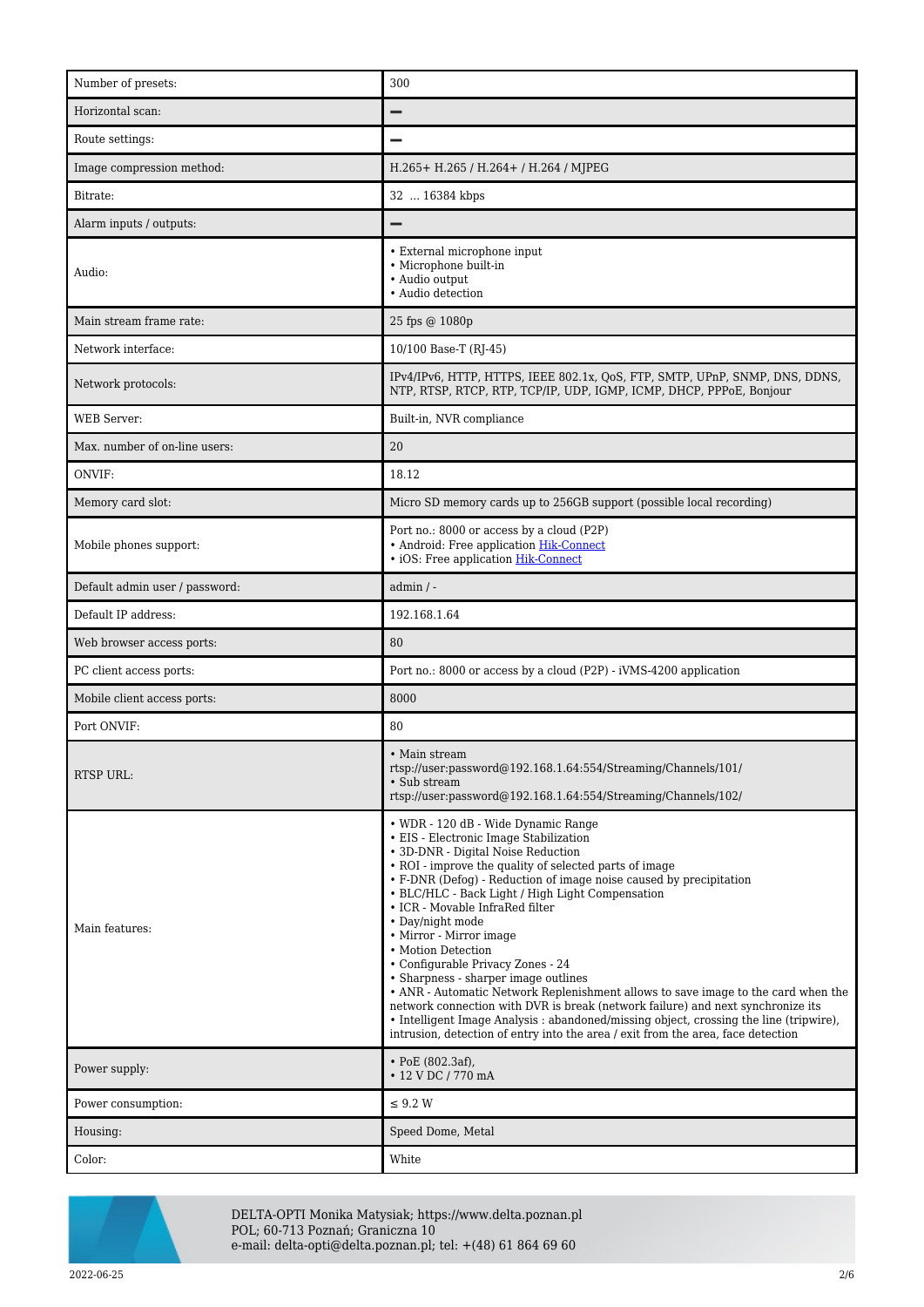| Operation temp:        | $-20 °C  60 °C$  |
|------------------------|------------------|
| "Index of Protection": | IP <sub>66</sub> |
| Vandal-proof:          | <b>IK10</b>      |
| Weight:                | $0.61$ kg        |
| Dimensions:            | Ø 131 x 102 mm   |
| Supported languages:   | English          |
| Manufacturer / Brand:  | Hikvision        |
| SAP Code:              | 327000210        |
| Guarantee:             | 3 years          |

## **PRESENTATION**

Camera view after remove the Dome cover:



Micro SD card slot is located inside the camera:



Mounting side view:

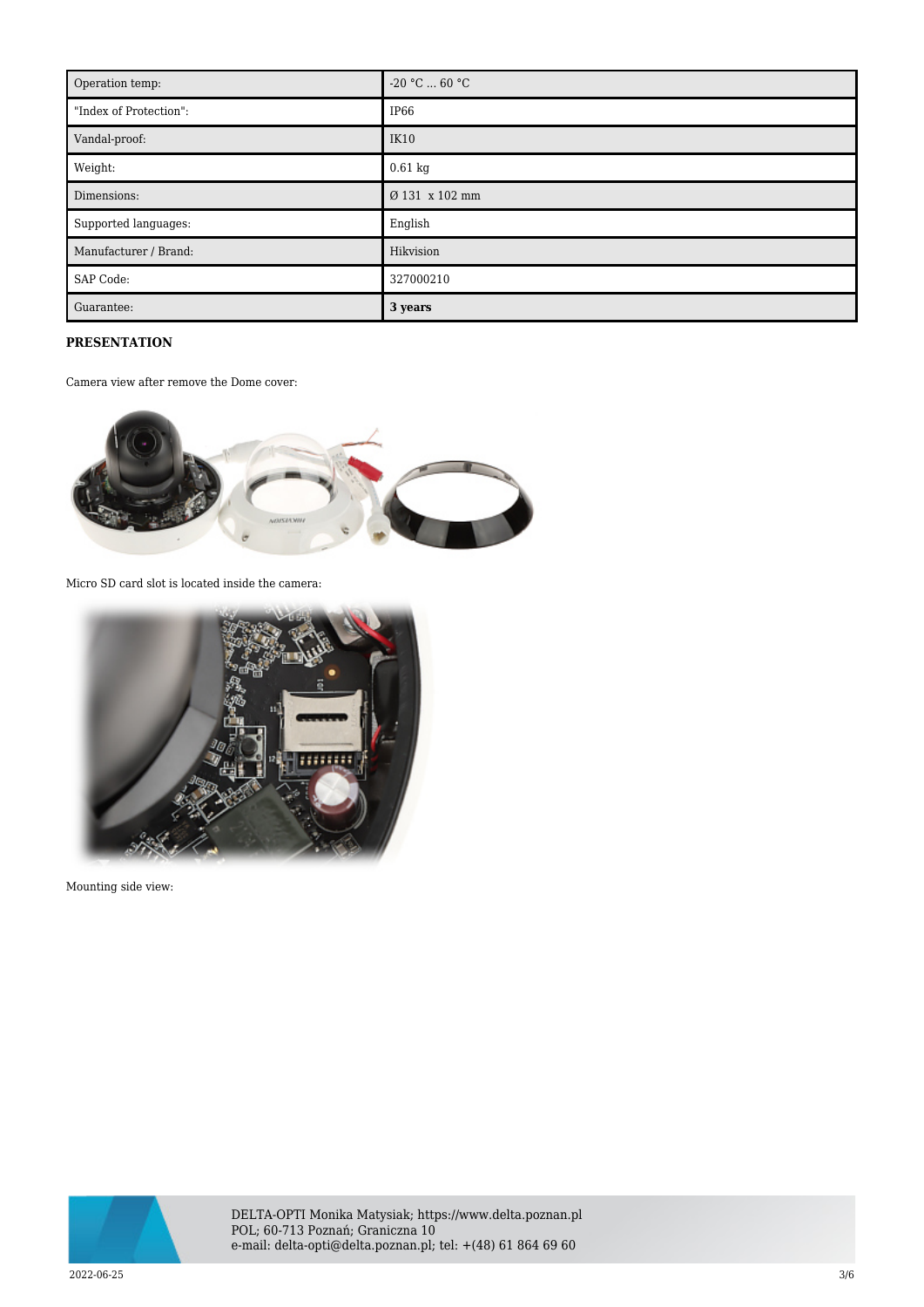





DELTA-OPTI Monika Matysiak; https://www.delta.poznan.pl POL; 60-713 Poznań; Graniczna 10 e-mail: delta-opti@delta.poznan.pl; tel: +(48) 61 864 69 60

 $2022{\cdot}06{\cdot}25$  and  $4/6$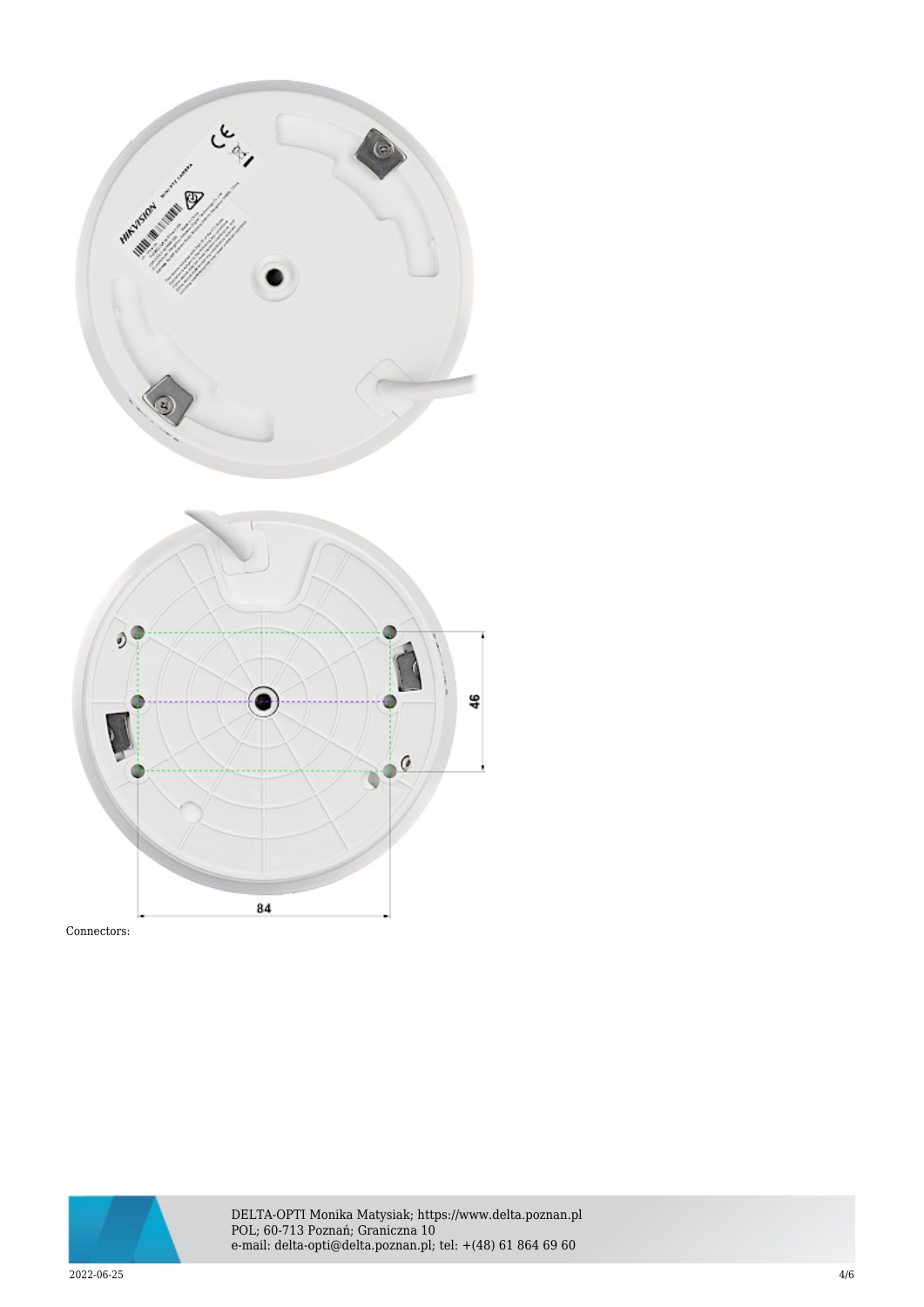

Connectors description:

| <b>PINK</b><br>WHITE AUDIO IN<br><b>BLACK AUDIO GND</b> | <b>BROWN</b> | AUDIO OUT ORANGE DC12V_OUT ( $600A$ )<br>GND |
|---------------------------------------------------------|--------------|----------------------------------------------|
|---------------------------------------------------------|--------------|----------------------------------------------|

In the kit:



**OUR TESTS**

Camera image at artificial illumination (about 30Lux):





DELTA-OPTI Monika Matysiak; https://www.delta.poznan.pl POL; 60-713 Poznań; Graniczna 10 e-mail: delta-opti@delta.poznan.pl; tel: +(48) 61 864 69 60

 $2022{\cdot}06{\cdot}25$   $5/6$